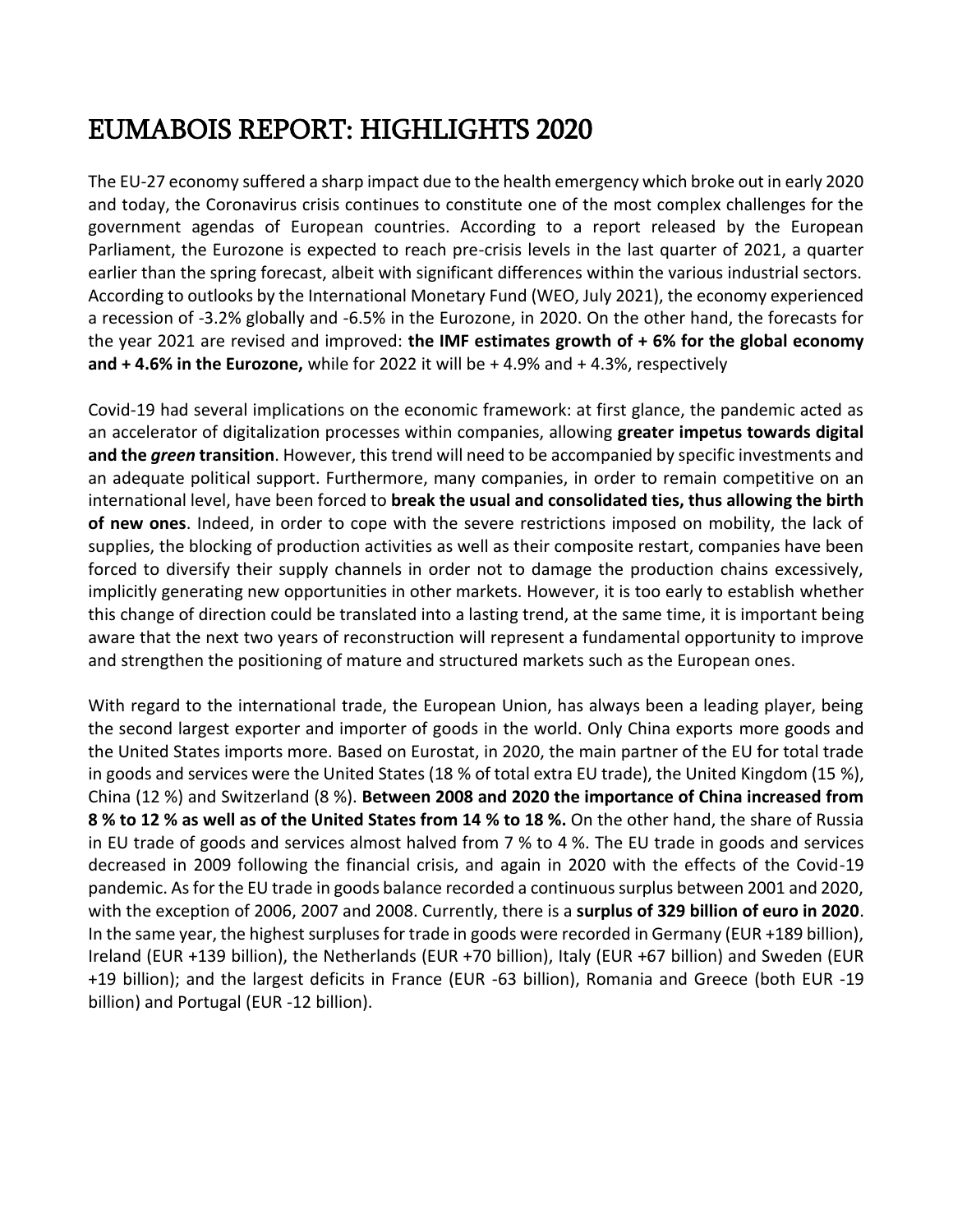#### EUMABOIS - WOODWORKING MACHINERY AND TOOLS MARKET (MM EUR)

|                             | 2016  | 2017  | 2018  | 2019  | 2020  | VAR%<br>20/19 |
|-----------------------------|-------|-------|-------|-------|-------|---------------|
| Production*                 | 6.718 | 7.531 | 8.065 | 8.181 | 7.225 | $-11,7$       |
| <b>Export</b>               | 4.845 | 5.394 | 5.669 | 5.597 | 4.899 | $-12,5$       |
| Import                      | 2.048 | 2.336 | 2.535 | 2.565 | 2.390 | $-6,8$        |
| <b>Trade Balance</b>        | 2.797 | 3.058 | 3.134 | 3.032 | 2.509 |               |
| <b>Domestic market</b>      | 1.873 | 2.137 | 2.396 | 2.584 | 2.326 | $-10$         |
| <b>Apparent Consumption</b> | 3.921 | 4.473 | 4.931 | 5.149 | 4.716 | $-8,4$        |

**Source: Estimated data elaborated by Eumabois Secretariat on National Associations data**

\***Tools production are not included in the above figures**

### EUMABOIS - PRODUCTION AND EXPORTS (MM EUR)

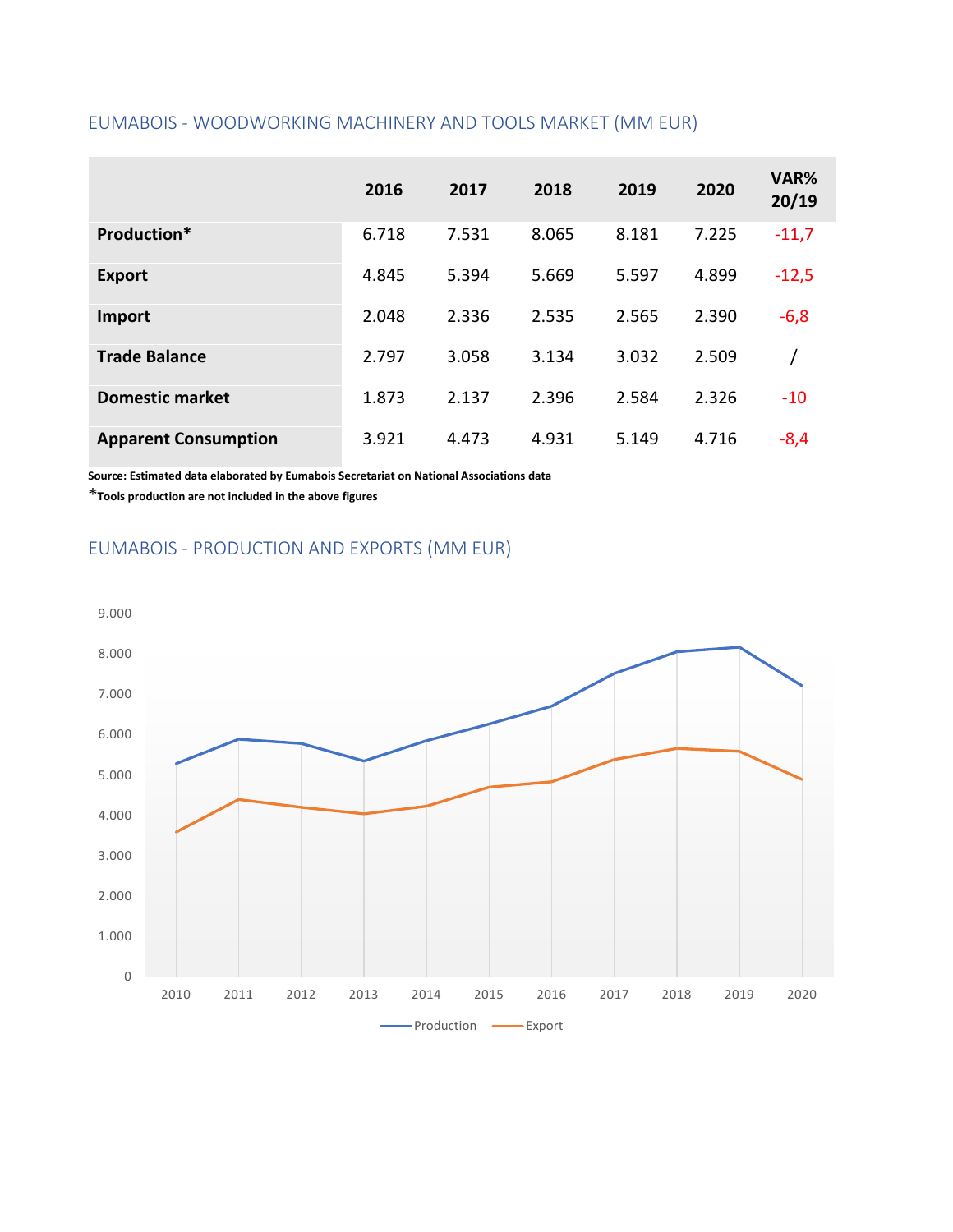The European industry of woodworking machinery manufacturers **closed the year 2020 with the indices in red**, due to the Covid-19 pandemic which blocked most of the production activities.

**The Eumabois production** of the 13 European Associations -plus Spain- amounted to **euros 7.225 million in 2020**, suffering **a decrease of 11.7% compared to the previous year**. Also, **Eumabois exports**, whose share usually is closed to 70% of the world export of woodworking machinery, recorded a 54% share of the total export of machinery this year, **equal to euros 4.889 million, a decrease of -12.5% compared to 2019**. The imports data, historically less significant, was equal to euros 2.390 million (- 6.8%). However, compared to the recession of 2009 in which world trade suffered a reduction of about 30 times that of global GDP, in 2020 the two figures, trade (-9.6%) and global economic activity (-3.2%), moved in a more balanced way than in the past, a sign of a better resilience of the current model of globalization. This factor, combined with the pace of the global vaccination campaign, suggests **a moderate confidence in the recovery prospects for the coming years**, albeit in a scenario that is still uncertain due to the development of new variants of the virus around the world.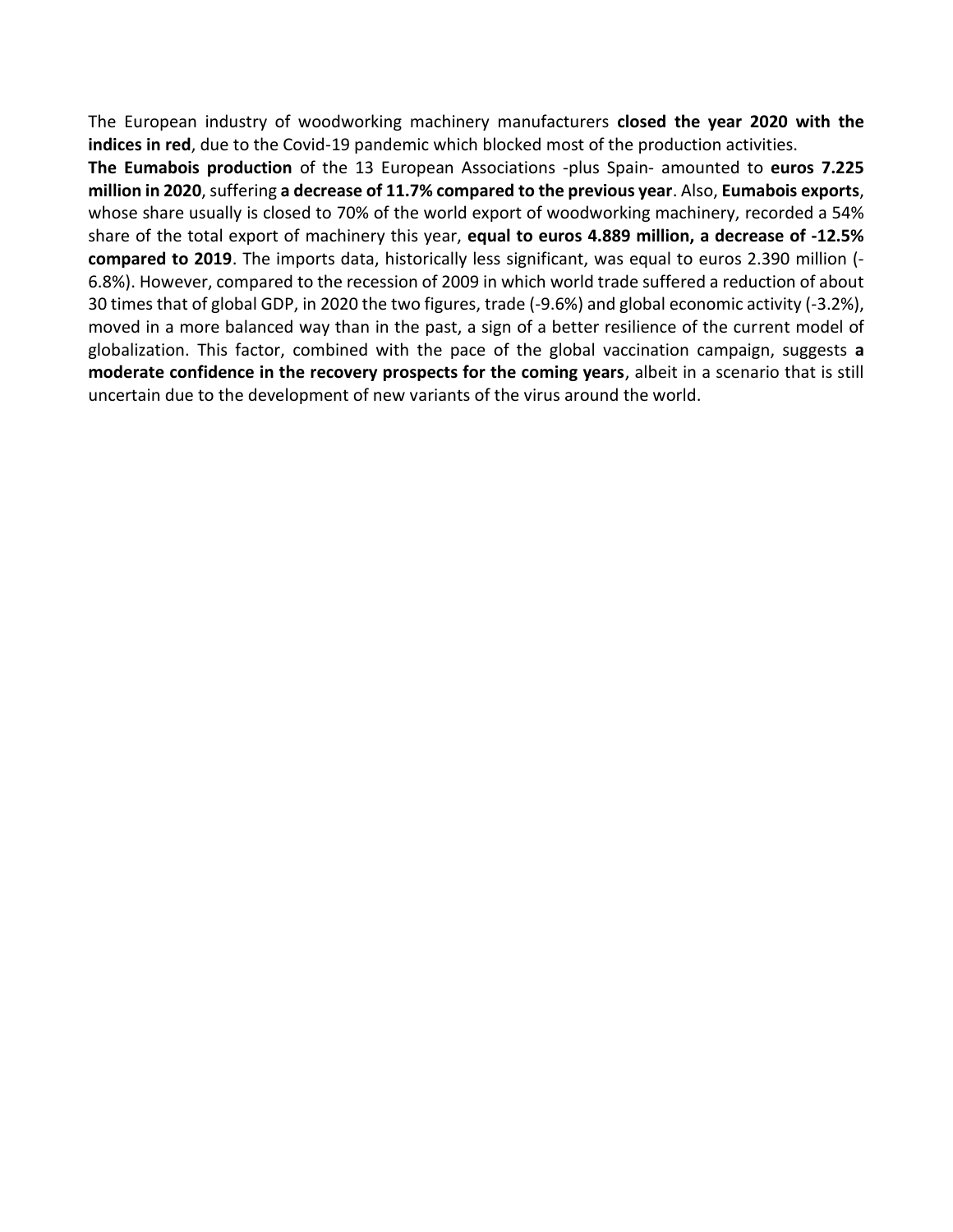### EUMABOIS IMPORTS/EXPORTS



#### MAIN EXPORTING COUNTRIES (MM EUR)

Looking at the exports data, **almost all the Eumabois countries experienced a decline in exports compared to the previous year**. The two main countries, Germany and Italy, recorded a decrease of 13% and 16% in 2020, respectively. Germany, leader of European exports of woodworking machinery, exported machines for euros 2.100 million in 2020 while Italy, in second place, recorded euros 1.274 million in exports. Austria follows with euros 488 million (-10%), Poland (-3%) and Spain (-6%). Unlike the others, Turkey and Slovakia, are the only Eumabois countries to have registered an increase in machine exports in 2020 of euros 105 (+ 7%) and 45 (+ 15%) million, respectively.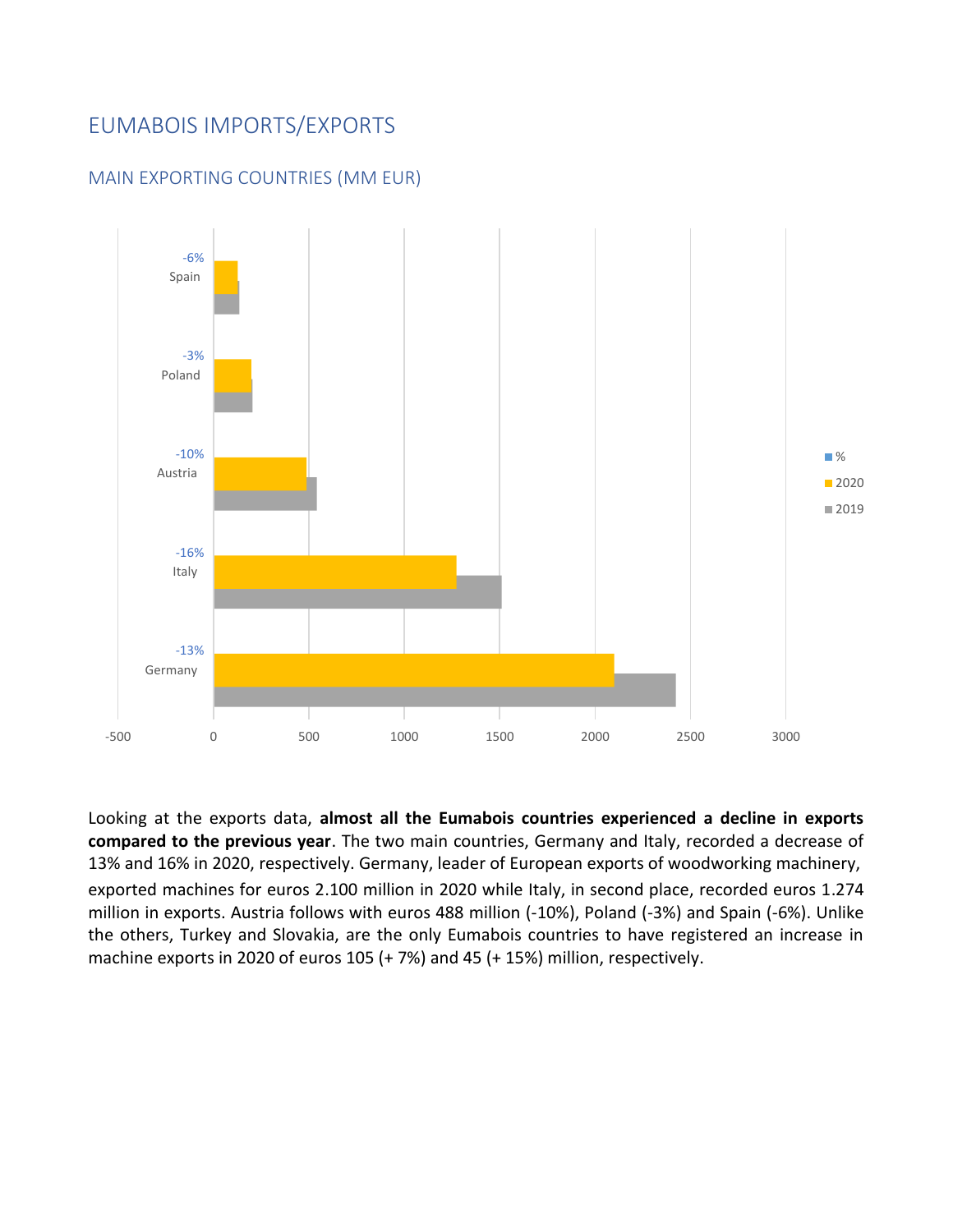

#### MAIN DESTINATIONS OF EUMABOIS EXPORTS DIVIDED BY MACRO AREA (2020, MM EUR)

Most of the EU member states trade mainly within the European single market but, analysing the Eumabois flows extra-EU divided by macro areas, it is noticed that the trend of Eumabois sales tend to be in favour of the Asian macro-area with a share of 32%.

**China has always been the first market of destination in Asia for Eumabois machinery**, accounting for 73.2% of the region's total. The North American market follows with a share of 30% in which the United States is confirmed as the first country of exports' destination from Eumabois countries with a share of 77.7%. The Central Asia and Europe area accounts for 20% of Eumabois exports, with the Russian Federation (48.4%) being the first target market. With lower shares, follow the region of Latin America and the Caribbean with a share of 7% and Brazil in first place (52%). Africa accounts for 6% of Eumabois exports, mainly directed to Egypt (27.6%), followed by Algeria and Morocco. Finally, the Middle East with a share of only 4% in which the United Arab Emirates (34%) are the main destination market, followed by Israel and Saudi Arabia. Therefore, as shown in the graph below, the main destination countries of European machinery in 2020, taking into account only exports made outside the EU, are: United States with euros 418 million, 30% less than the previous year, China with euros 410 million (+ 5.1%), the Russian Federation with euros 172 million (-13%), Canada with euros 83 million (-10.8%) and Brazil with euros 66 million (+ 50%).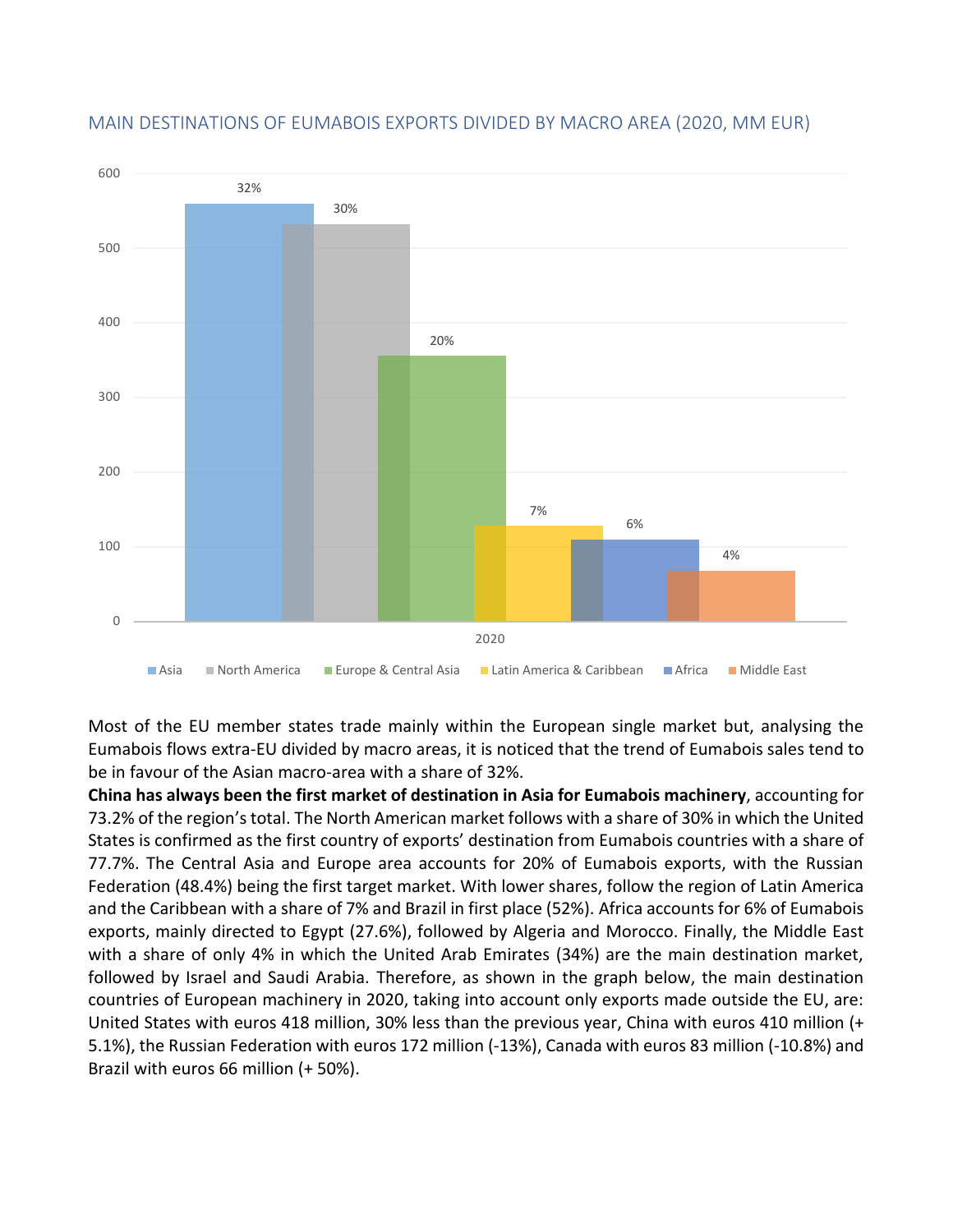

### MAIN MARKETS OF DESTINATION OF EUMABOIS EXPORTS\* (2020, MM EUR)

Creato con Datawrapper

\*Outside Europe

# MAIN SUPPLIER MARKETS OF EUMABOIS\* (2020, MM EUR)

|                       | 2019 | 2020 | VAR% 20/19 |
|-----------------------|------|------|------------|
| <b>CHINA</b>          | 350  | 429  | 23         |
| <b>TAIPEI</b>         | 38   | 36   | -5         |
| <b>USA</b>            | 25   | 23   | -8         |
| <b>UNITED KINGDOM</b> | 11   | 15   | 36         |
| <b>JAPAN</b>          | 6    | 5    | $-17$      |

\*Outside Europe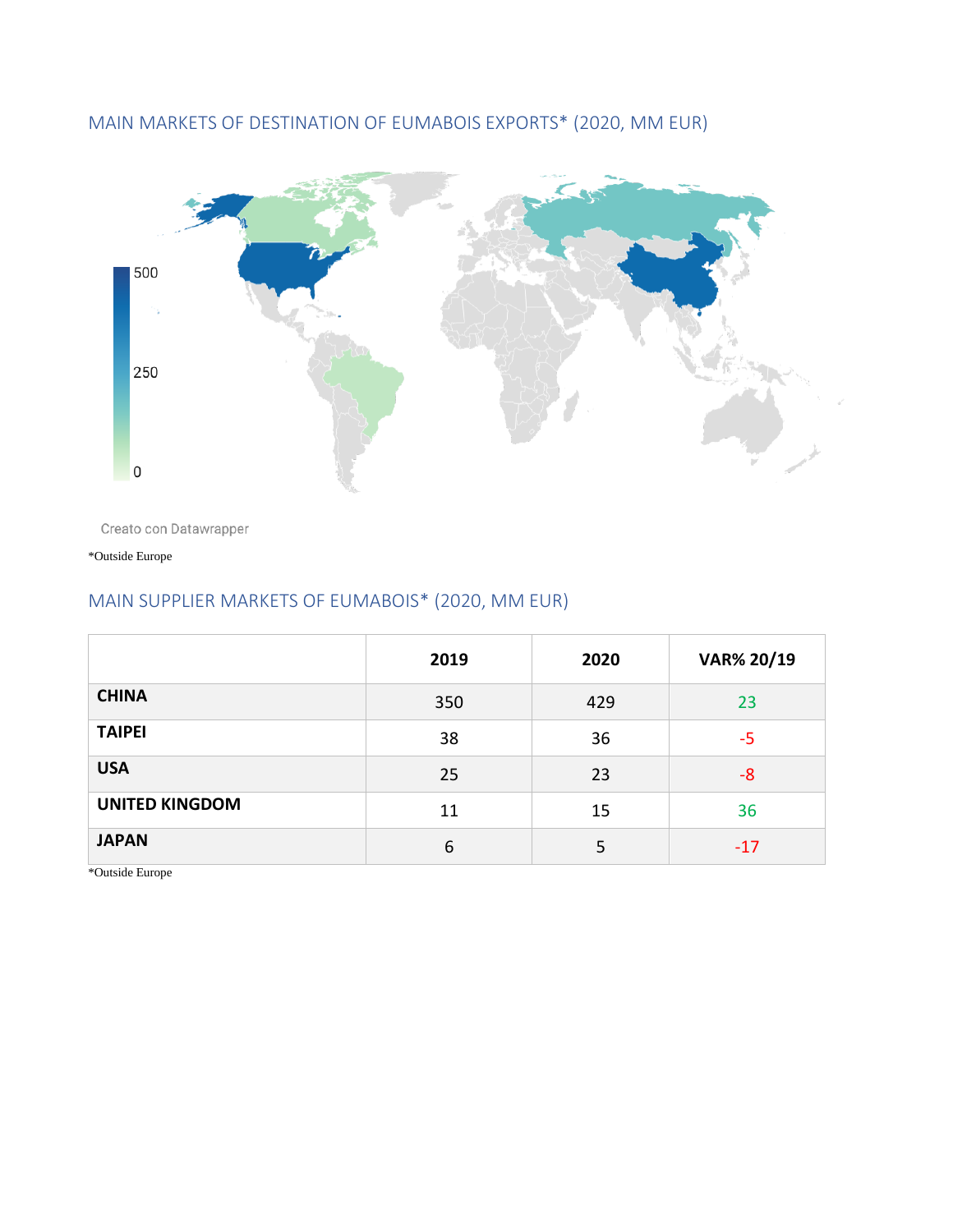# WOODWORKING PRODUCTS - INSIGHTS BY HS CODE



#### LIST OF MOST EXPORTED WOODWORKING PRODUCTS BY EUMABOIS IN 2020

From a product point of view, with regard to Eumabois exports of woodworking machinery, the following can be observed:

- "*Parts and accessories of machines of heading no. 8465*" (code 846692) is the most exported commodity product in 2020 with euros 769 million exports, a 7% decrease compared to 2019.
- It remains almost unchanged compared to last year, and the only one to record a positive export, the value export of "*sawing machines*" (code 846591) with euros 756 million exports  $(1\%)$ ;
- important reductions occurred for the export of "*presses for manufacturing particle or MDF board, others*" (code 847930), "*bending or assembling machines, presses included*" (code 846594) and "planning, milling or moulding (by cutting) machines" (code 846592) which all registered a decrease of 22% compared to the previous year;

The graphs below show a focus of the top three most exported customs codes in 2020 and their main importers globally.

Source: Eumabois • Created with Datawrapper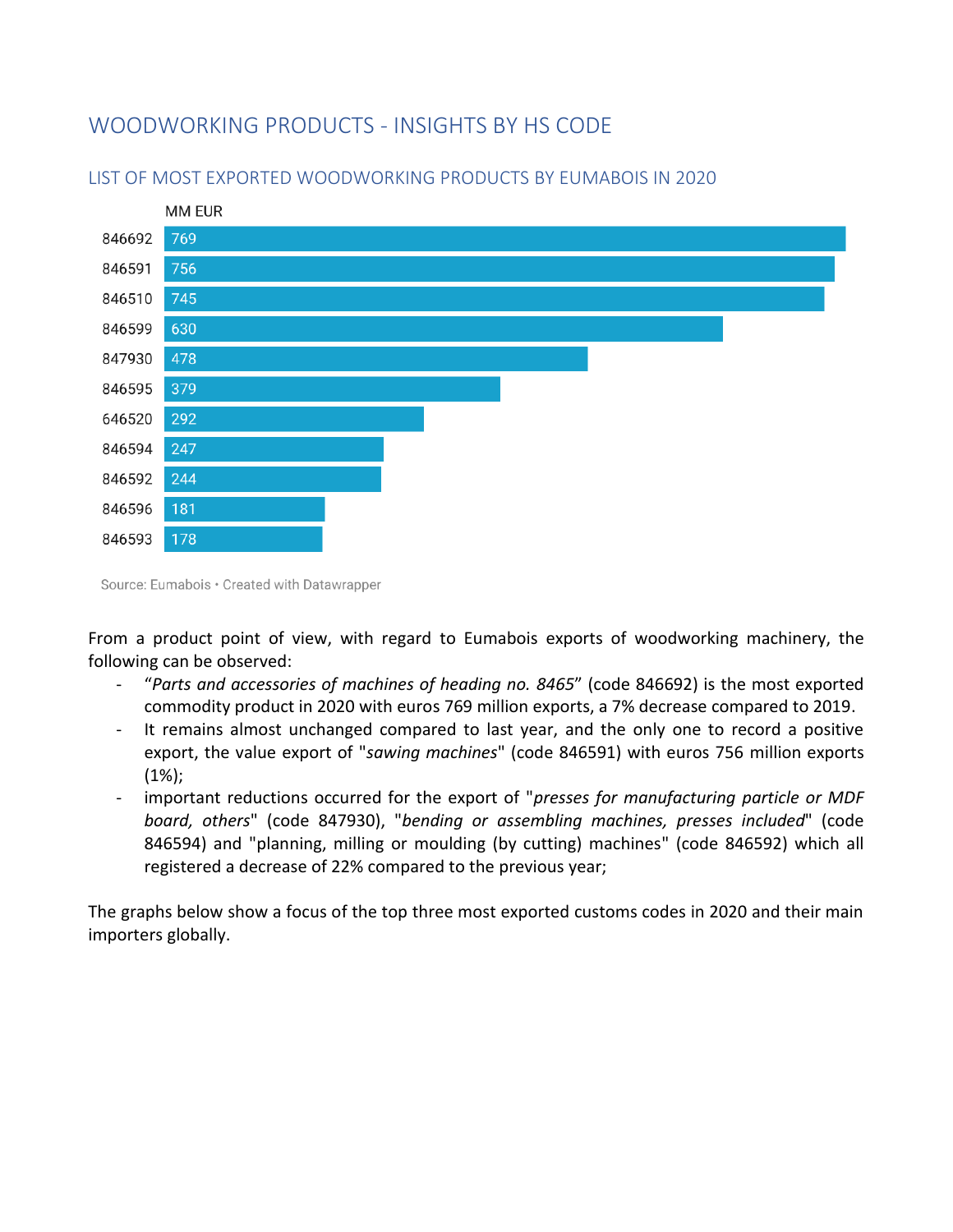## WHO ARE THEIR MAIN IMPORTERS? (Imports 2020, MM EUR)



#### Product Code - 846692



Product Code – 846510